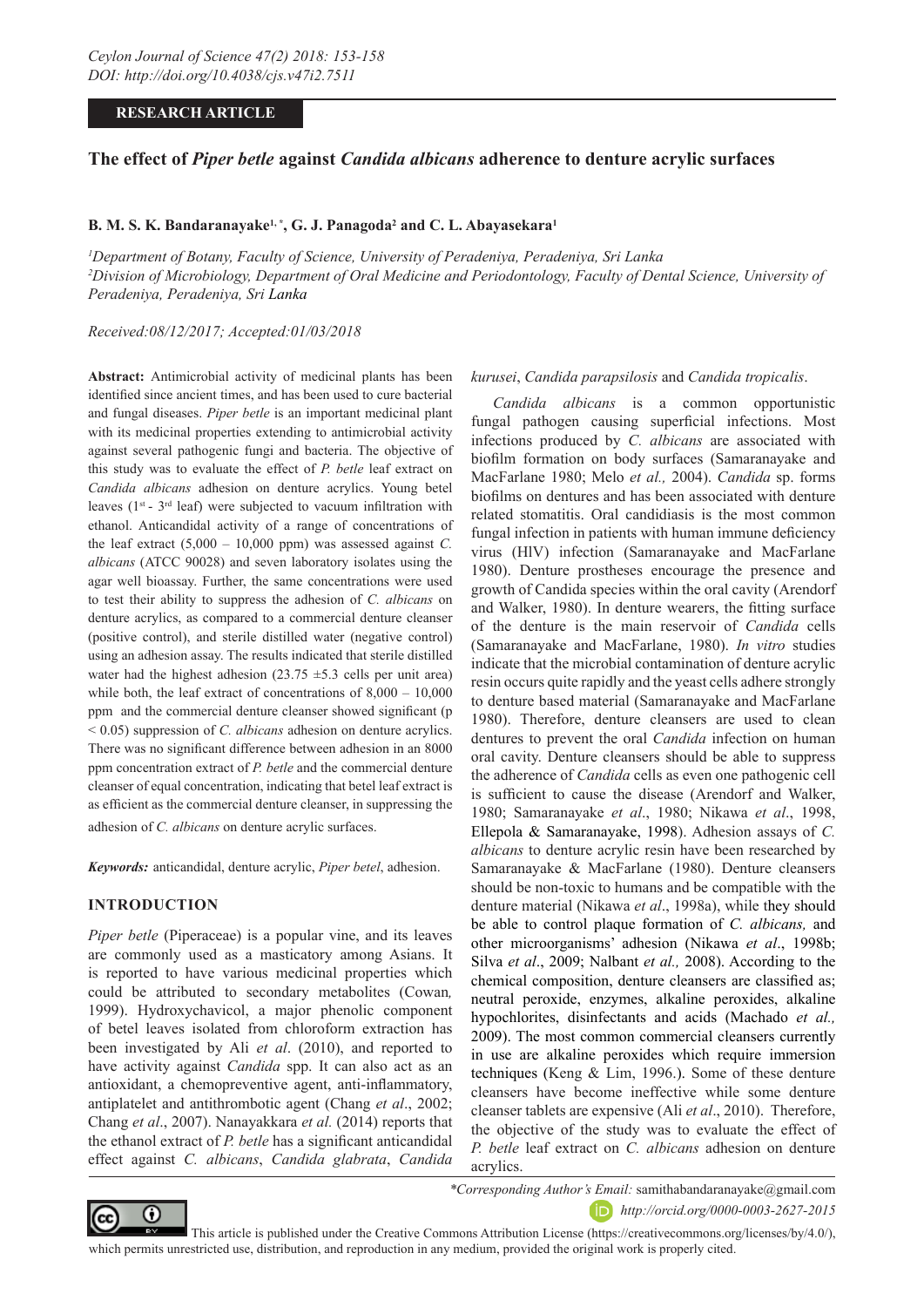# 58154 *Ceylon Journal of Science 47(2) 2018:153-158*

### **MATERIALS AND METHODS**

## **Preparation of crude ethanol extract from leaves of** *P.*

## *betle*

Young *P. betle* leaves (1<sup>st</sup> -3<sup>rd</sup> leaf) were collected, as previously proved to be more effective than mature leaves (Nanayakkara *et al.*, 2014), and washed, cleaned and air dried at room temperature. The cleaned and dried *P. betle*  leaves were cut into pieces ( $0.5 \times 0.5$  cm) and 20 g of sample was measured. Subsequently it was soaked for 10 min in 200 ml of 99% ethanol at room temperature  $(27\pm1\,^{\circ}\mathrm{C})$ . Using vacuum infiltration technique where soluble compounds are extracted to the solvent under a vacuum, the plant parts were stirred with the same aliquot of alcohol in a magnetic stirrer at a speed of 3 revolutions per second, at room temperature for one hour. Subsequently, the extract obtained was filtered through sterile Whatman no. 1 filter paper and the filtrate was collected. The ethanol extract was concentrated at 40 °C using a rotary evaporator (Stuart RE 300) at a speed of 25 rpm (Rangama *et al*., 2009). Subsequently 1 g of crude extract was dissolved in 10 ml of Dimethyl sulfoxide (DMSO).

### **Identification of** *C. albicans* **isolates**

A standard strain of *C. albicans* (ATCC 90028) and seven laboratory isolates of *C. albicans* initially isolated from the oral cavity were obtained from a culture collection of the Division of Microbiology, of Faculty of Dental Science, University of Peradeniya, and sub cultured on sterile Sabouraud Dextrose Agar (SDA) plates. The plates were incubated at 37 °C for 24 hours and the resultant colonies were maintained at 4 °C for short-term storage. Identity was reconfirmed by Gram staining and germ tube formation as follows.

A loop full of the standard strain and the laboratory isolates were inoculated into 0.5 ml of blood serum separated from human blood, in a separate eppendorf tube, and incubated at 37 °C (Mackenzie, 1962; Kim *et al*., 2002). After incubation, the cultures were observed under the oil immersion lens of the light microscope  $(\times 10 \times 100)$ .

## **Anticandidal activity of** *P. betle* **extract using agar well diffusion assay**

Separate cell suspensions were prepared using sterile distilled water from the standard strain of *C. albicans*  (ATCC 90028) and seven laboratory isolates of *C. albicans*, and the turbidity was made similar to that of McFarland 0.5 standard.

A dilution series was prepared between 5000 – 10000 ppm, with the stock solution of *P. betle* extract according to Andrews (2001). One ml of DMSO with 9 ml of water severed as the negative control, and a commercial denture cleanser tablet containing cyclohexane served as the positive control. Agar well diffusion assay was carried out with the standard isolate and seven laboratory isolates of *C. albicans.* 

One ml of *C. albicans* suspension was flood inoculated

on to solidified Sabouraud Dextrose Agar (SDA) plates and spread evenly by swirling the plate. The plates were dried at 44 °C for 15 minutes. Using a sterile cork borer, wells were cut and base of the wells were sealed by adding a drop of molten SDA into each well. Subsequently, wells were loaded with 200 µl of previously prepared concentrations of *P. betle* extract, negative control and positive control. The plates were incubated for 24 hours at 37 *°C,* and the diameter of zone of inhibition was measured. This procedure was repeated for all *Candida* isolates and the experiment was carried out in triplicate.

## **Evaluation of the effect of** *P. betle* **extract on** *C. albicans* **adherence to denture acrylic surfaces**

The adherence to acrylic surfaces of *C. albicans* standard strain (ATCC 90028) and seven laboratory isolates with the addition of *P. betle* extract was evaluated. Acrylic strips for the assay were made using a modified method of Samaranayake and Macfarlane (1980) as follows. Under sterile conditions transparent self-polymerizing acrylic powder was spread on an aluminium foil–covered glass slide. Monomer liquid (1 ml) was poured onto the surface of the slide with acrylic powder, and immediately a second slide was placed on top of the polymerizing mixture and the slides were firmly secured at both ends with two binder clips. After bench curing, the slides were separated. The acrylic strips were then carefully stripped off the aluminium foil. Then they were immersed in distilled water for one week to leach excess monomer. Subsequently, they were washed in running water for three hours. Then the strips were cut aseptically into 5x5 mm squares and autoclaved for 20 min.

The adhesion assay was carried out under strict aseptic conditions as recorded by Samaranayake and Macfarlane (1980) with modifications. Acrylic strips were placed vertically in the wells of a sterile 96 well microtiter plate. A dilution series between 5000 – 10000 ppm of *P. betle* leaf extract was prepared, and 200 µl of each dilution and 200 µl of each broth culture, were added into wells of the above microtiter plate containing acrylic strip. The prepared microtiter plate was incubated in a shaker incubator for one h at 37 °C with gentle agitation. The strips were taken out and washed with sterile distilled water to wash out loosely adhered cells. The strips were air-dried and stained using modified Gram stain without counter staining. After drying at room temperature, the strips were mounted on glass slides with glycerol and adherent yeast cells were quantified using an optical microscope. The presence of *Candida* cells in 30 microscopic fields were randomly counted in each strip at  $\times$  $10 \times 40$  magnification. The experiment was triplicated. The same procedure was carried out for positive and negative controls. The final value of the number of cells adhered to denture acrylic strips were taken as the average value of all replicates.

#### **Statistical analysis**

The data were subjected to normality testing, followed by GLM Procedure and LS means-pdiff mean separation procedure using statistical package, SAS 9.1.3 (SAS Institute, NC, Cary, USA).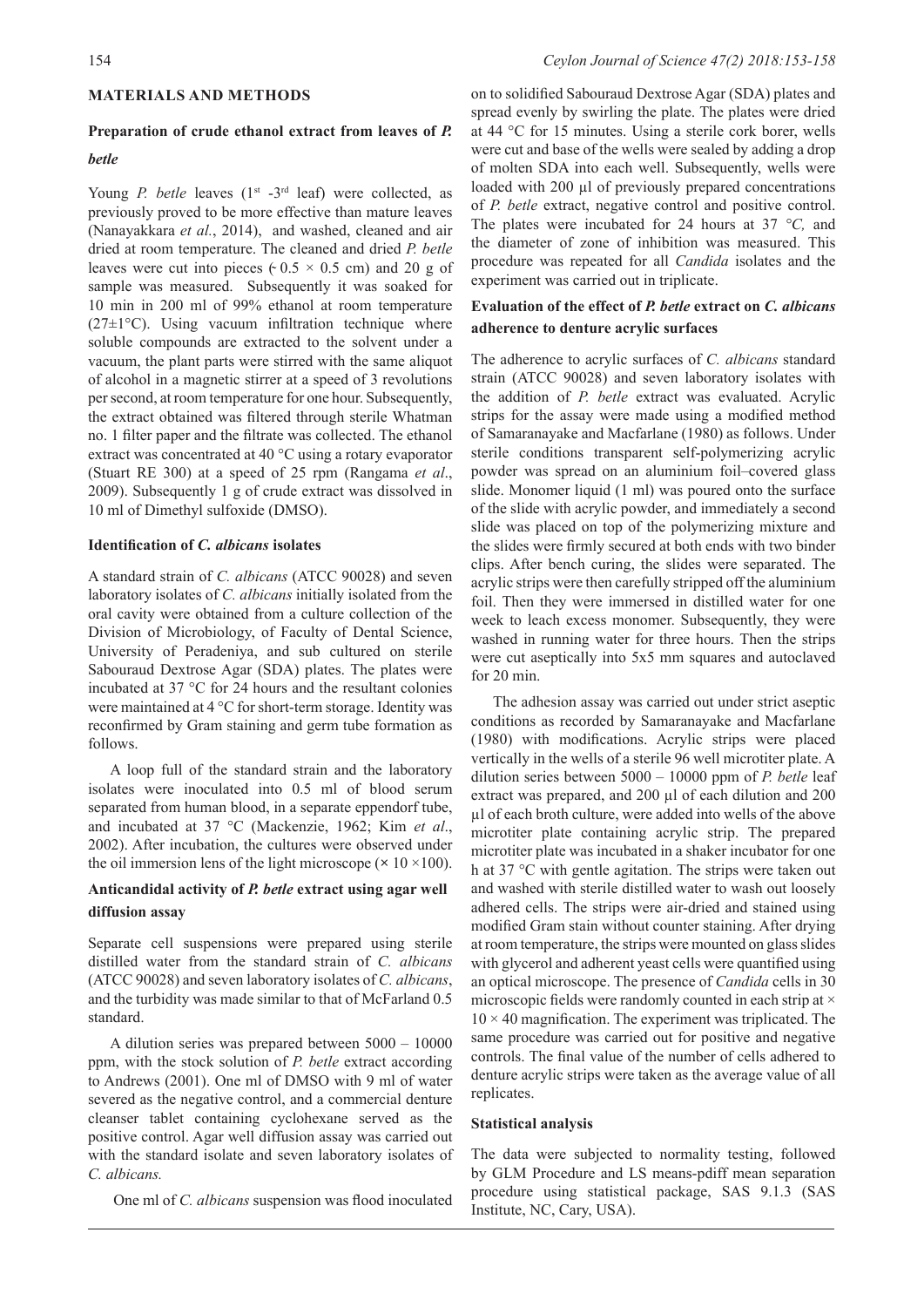## **RESULTS AND DISCUSSION**

## **Preparation of crude ethanol extract from young leaves of** *P. betle*

The dark brownish green sticky crude extract of *P. betle* which was obtained after rotary evaporation was partially soluble in sterile distilled water, while it dissolved completely in DMSO.

## **Identification of** *C. albicans*

Hyaline germ tubes were observed, confirming the identity of *C. albicans*, in the standard culture and laboratory isolates after incubating cultures at 37 °C in fresh blood serum. Seven strains were identified as *C. albicans* (Figure 1).



**Figure 1:** Germ tube formation of *C. albicans* in blood serum (magnification:  $2 \times 10 \times 40$ ).

## **Evaluating the activity of** *P. betle* **extract against** *C. albicans* **by the agar well diffusion assay**

Zone of inhibitions were observed with different concentrations of *P. betle* and with the solution of commercial denture tablet, while there was no inhibition zone observed with the SDW control.

The highest zone of inhibition was shown by the solution of commercial denture cleanser tablet, which was higher than 4 mm in radius, followed by 10000 ppm concentration ethanol extract of *P. betle* which exhibited an inhibitory zone of more than 3 mm in radius (Table 1).

## **Evaluation of the effect of** *P. betle* **extract on** *C. albicans* **adherence to denture acrylic surfaces**

The highest mean adhesion was shown by 5000 ppm concentration of ethanol extract of *P. betle,* which had 2.733 ±0.32 *C. albicans* cells per unit area of the field of vision under the high power of the light microscope. The lowest adhesion was shown by 10,000 ppm concentration of ethanol extract of *P. betle* 0.002 ±0.003 cells per unit area. To prevent infections, mean adhesion of *C. albicans* should be below one cell per unit area (Panagoda *et al,* 1998). Mean adhesion of cells were below one cell per unit area beginning from 7,500 ppm concentration of *P. betel* solution. However, since there was no significant difference in the adhesion of cells at 7,000 ppm and 7,500 ppm concentrations, 8,000 ppm was concluded to be more effective than the 7,500 ppm concentration, in preventing adhesion of *C. albicans* cells on denture acrylic surfaces. Therefore 8,000 ppm could be taken as the concentration to be used in the preparation of a denture cleanser. Table 2 shows the effect of different concentrations of *P. betle* leaf ethanol extract on *C. albicans* adhesion to denture acrylic surfaces.

When comparing the mean inhibition zones and the mean adhesion with respect to *P. betle* ethanol extract concentrations, inhibition zones increased with increasing concentration. Adhesion of *C. albicans* (ATCC 90028) on denture acrylic decreased with increase in concentration of *P. betel* extract (Figure 3). This same trend was observed with all seven laboratory isolates.

**Table 1:** Zone of inhibition of a standard isolate of *C. albicans* (ATCC 90028) against a solution of denture cleanser tablet and different concentrations of *P. betle.*

| Solution (mg/ml)                                  | Inhibition zone (mm)               |
|---------------------------------------------------|------------------------------------|
|                                                   | C. albicans                        |
| 10,000 (commercial<br>denture cleanser)<br>10,000 | $4.40 \pm 0.57$<br>$3.25 \pm 0.35$ |
| 9,500                                             | $3.00 \pm 0.41$                    |
| 9,000                                             | $2.25 \pm 0.49$                    |
| 8,500                                             | $1.75 \pm 0.26$                    |
| 8,000                                             | $1.50 \pm 0.33$                    |
| 7,500                                             | $1.55 \pm 0.37$                    |
| 7,000                                             | $1.25 \pm 0.35$                    |
| 6,500                                             | $1.20 \pm 0.26$                    |
| 6,000                                             | $0.55 \pm 0.55$                    |
| 5,500                                             | $0.60 \pm 0.57$                    |
| 5,000                                             | $0.30 \pm 0.42$                    |

All values are expressed as mean  $\pm$  standard error (n=10).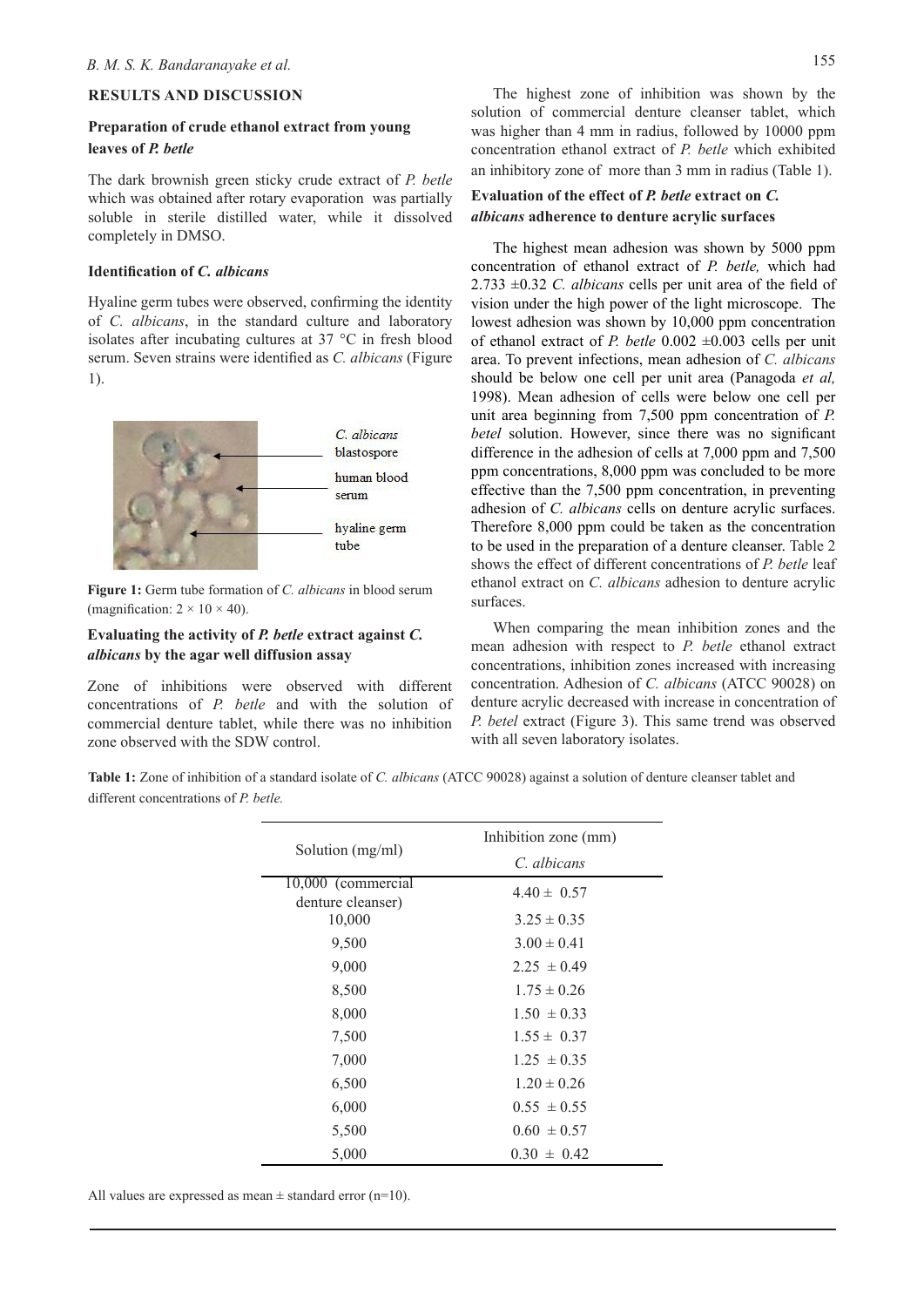| Solution (ppm) | Mean adhesion of no. of cells  |
|----------------|--------------------------------|
| 5,000          | $2.733 \pm 0.32$ <sup>a</sup>  |
| 5,500          | $2.208 \pm 0.36$ <sup>b</sup>  |
| 6,000          | $1.607 \pm 0.40$ <sup>c</sup>  |
| 6,500          | $1.531 \pm 0.37$ °             |
| 7,000          | $1.116 \pm 0.22$ <sup>d</sup>  |
| 7,500          | $0.876 \pm 0.22$ <sup>d</sup>  |
| 8,000          | $0.387 \pm 0.18$ <sup>e</sup>  |
| 8,500          | $0.215 \pm 0.23$ <sup>e</sup>  |
| 9,000          | $0.021 \pm 0.0$ <sup>e</sup>   |
| 9,500          | $0.013 \pm 0.02$ <sup>e</sup>  |
| 10,000         | $0.002 \pm 0.003$ <sup>e</sup> |

**Table 2:** Mean adhesions of *C. albicans* (standard isolate + seven laboratory isolates) against different concentrations of *P. betle* leaf ethanol extract

Means denoted by the same letters within the column are not significantly different at  $P < 0.05$ .



**Figure 2:** Zones of inhibition of *C. albicans* with different concentrations of *P. betle* leaf extract.

#### **Statistical analysis**

Considering the standard isolate and the seven laboratory isolates, there was a significant difference at  $(P < 0.0001)$ of the adherence of cells to denture acrylics between Sterile Distilled Water (SDW- negative control) and the commercial denture cleanser (positive control). Similarly there was a significant difference at  $(P < 0.0001)$  of the adherence of cells to denture acrylics between SDW and the *P. betel* extract at a concentration of 8000 ppm. It could be concluded that the ethanolic leaf extract of *P. betle* has an effect on the adherence of *C. albicans* to denture acrylic surfaces, similar to the commercial denture cleanser  $(R^2 =$ 93.66 %). There was no significant difference  $(P < 0.05)$ of the adherence of cells to denture acrylics between the commercial denture cleanser and the *P. betel* leaf extract (8,000 ppm) (Table 3).

The results from the present study showed that denture acrylic adhesion of *C. albicans* was significantly reduced after exposure to ethanol extract of *P. betle* leaves. Ten thousand ppm of the leaf extract had the lowest adhesion on denture acrylic surface, while a concentration of 5,000 ppm had the highest adhesion on the denture acrylic surface. To

be effective, these concentrations should be able to suppress *Candida* adhesion below one cell per unit area. According to the results obtained, 8,000 ppm can be taken as the ideal concentration to develop a denture cleansing solution with an adhesion mean value of 0.387±0.18 cells per unit area while the commercial denture cleanser tablet adhesion mean value was 0.110±0.08 cells per unit area, with no significant difference between these two values (Table 3). In previous studies it has been found that several plant extracts can suppress the adhesion of *C. albicans* on denture acrylic strips (Taweechaisupapong *et al*., 2006, Thaweboon and Thaweboon 2011). According to the experiment done by Taweechaisupapong *et al*., (2006) 4-h exposure of *C. albicans* to 31.25 mg/ml of *Streblus asper* leaf ethanolic extract resulted in a reduction in the ability of the yeasts to adhere to denture acrylic, possibly preventing denture stomatitis. As reported by Thaweboon and Thaweboon (2011) a reduction of *Candida* cells adhering to acrylic strips were observed after exposure to 75-300 mg/ml ethanolic extract of *Phyllanthus emblica.* It is recorded that *P. emblica* ethanolic extract interferes with the adhesion of *C. albicans* to denture acrylic surfaces *in vitro*. The results of the current study revealed that 8 mg/ml (8,000 ppm) of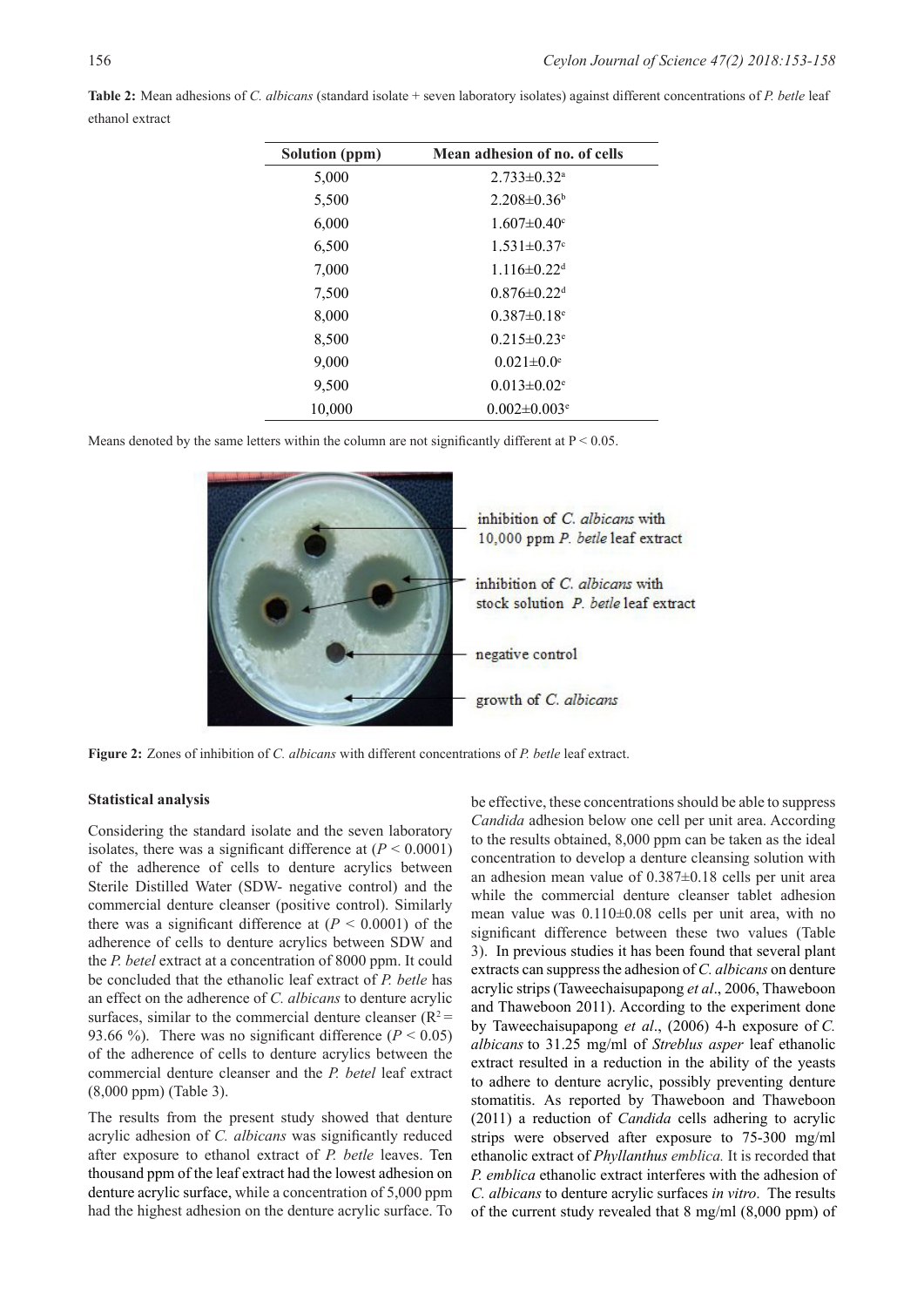

cleanser 10,000 ppm(com)

**Figure 3:** Effect of *P. betle* leaf ethanol extract and commercial denture cleanser on *C. albicans* (ATCC 90028) inhibition and adhesion.

**Table 3:** Mean *C. albicans* (standard isolate + seven laboratory isolates) cell adhesion to denture acrylic surface with exposure to *P. betle* leaf ethanol extract (8,000 ppm), commercial denture cleanser (COM) and sterile distilled water (SDW).

| <b>Solution</b> | Mean adhesion of no. of cells  |
|-----------------|--------------------------------|
| $8,000$ ppm     | $0.387\pm0.18^{\rm b}$         |
| <b>COM</b>      | $0.110\pm0.08^{\mathrm{b}}$    |
| <b>SDW</b>      | $23.750 \pm 5.33$ <sup>a</sup> |

Means denoted by the same letters within the column are not significantly different at  $P < 0.05$ .

*P. betle* leaf ethanol extract, which is a much lower value, exhibited a clear suppression of *C. albicans* adhesion to denture acrylic surface. This shows that betel extract (8,000 ppm) is as efficient as the commercial denture cleanser and results indicate that short-term exposure (one hour) of oral *C. albicans* isolates to specific concentrations of betel leaf ethanol extract significantly reduces their ability to adhere to denture acrylic surfaces. As normally a denture is removed at night and kept for at least a period of 6-8 hours in a denture cleanser, further research could be carried out by increasing the incubation period of *C. albicans* on acrylic strips*,* with lower concentrations of *P. betle* extracts.

## **CONCLUSION**

The *P. betle* leaf extract possesses an anti Candidal effect and it can be used to suppress the adhesion of *C. albicans* on denture acrylic surfaces. Since *P. betle* is commonly found in Sri Lanka and other Asian countries, using a leaf extract as a denture cleanser solution is economically feasible. Therefore, there is a potential for *P. betle* leaf extract to be developed as an alternative to commercial denture cleansers.

### **ACKNOWLEDGEMENT**

The authors wish to thank Dr. A.M. Karunaratne, Department of Botany, Faculty of Science, and Mrs. Dammantha Senanayake of the Division of Microbiology, Department of Oral Medicine and Periodontology, Faculty of Dental Science, University of Peradeniya, Sri Lanka, for the valuable help given during the course of the research.

### **REFERENCES**

- Ali , I., Khan, F.G., Suri, K.A., Gupta, B.D., Satti, N.K., Dutt, P., Afrin, F., Ghulam, N.Q. and Khan, I.A. (2010). *In vitro* antifungal activity of hydroxychavicol isolated from *Piper betle*. *Annals of Clinical Microbiology and Antimicrobials* **9**(7): 1-12. doi**:** 10.1186/1476-0711-9-7.
- Andrews, J.M. (2001). Determination of minimum inhibitory concentrations. *Journal of Antimicrobial Chemotherapy* **48** (suppl 1): 5-16. doi: 10.1093/jac/48. suppl  $1.5$ .
- Arendorf, T.M. and Walker, D.M. (1980). The prevalence and intra-oral distribution of *Candida albicans* in man. *Archives of Oral Biology* **25**(1): 1-10.
- Chang, M.C., Uang, B.J., Wu, H.L., Lee, J.J., Hahn, L.J. and Jeng, J.H. (2002). Inducing the cell cycle arrest and apoptosis of oral KB carcinoma cells by hydroxychavicol: roles of glutathione and reactive oxygen species. *British Journal of Pharmacology* **135**(3): 619-630. Doi: 10.1038/sj.bjp.0704492.
- Chang, M.C., Uang, B.J., Tsai, C.Y., Wu, H.L., Lin, B.R., Lee, C.S. and Jeng, J.H. (2007). Hydroxychavicol, a novel betel leaf component, inhibits platelet aggregation by suppression of cyclooxygenase, thromboxane production and calcium mobilization. *British Journal of Pharmacology* **152**(1): 73-82. doi: 10.1038/